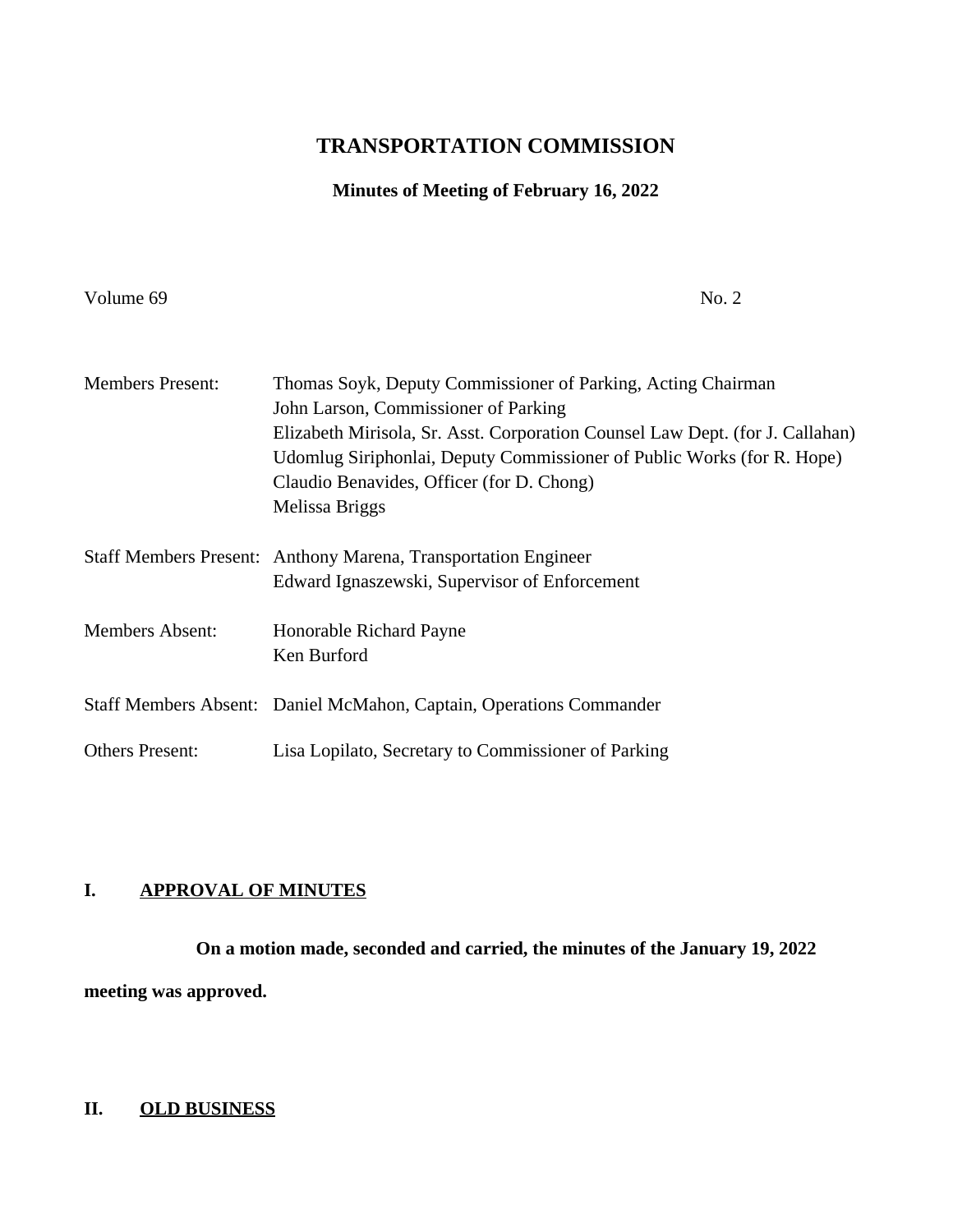**1. Hall Avenue and George Avenue –** Request from Ms. Shamika Abdul-Basheer, 26 Hall Avenue to create an all way stop at this intersection. This intersection is currently a school bus stop. She feels that speeding is an issue in this area and that stop signs will slow the cars down.

*The staff field reviewed the location and measured the sight lines. The sight lines were found to be adequate. The staff previously looked at the accident history which did not show any accidents reported since June 2010. The federal accident warrants for an all way stop are not met. Based on this, the staff did not recommend an all way stop at this intersection.*

**On a motion made, seconded and carried, the staff recommended the approval of the staff recommendation.**

**2. Grandview Avenue –** Request from Ms. Shelli Friedberg, 5 Helena Avenue to make Grandview Avenue one-way northbound between Prescott Avenue and Thomas Place during the drop off and pick up times. She feels that some cars are turning around in the middle of the roadway and it would be safer if the road was a one-way.

*The staff conducted additional observations during the morning and afternoon drop off and pick up times. The staff observed three vehicles making "U-turns" at the intersection of Grandview Avenue at the school driveway. In order to facilitate egress during the morning drop off time school staff are preventing cars from entering the driveway at its intersection with Grandview Avenue. When the drivers approached the school driveway they were forced to make a "U'Turn" since Thomas Place is a "One Way". The staff does not recommend creating a "No-U Turn" in this area since an alternative method of egress does not exist if the school driveway is restricted. The staff previously expressed concerns about creating a temporary one way during the morning drop off and afternoon pick up times. The staff recommended that the school be contacted and that signage at the driveways be added indicating the times of restrictions or to make the driveway one-way outbound at all times.*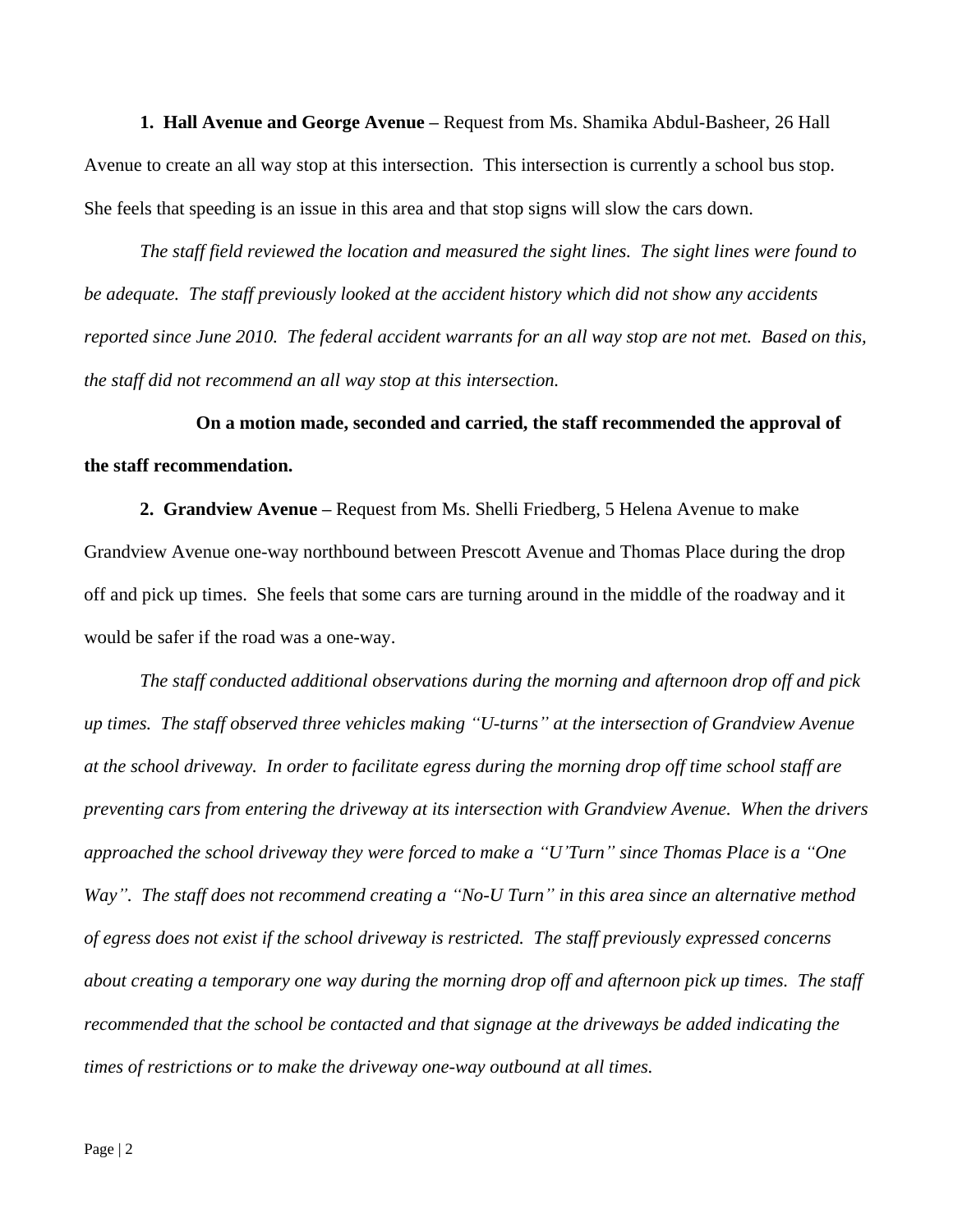Acting Chairman Thomas Soyk added that although this sounds complicated a meeting needs to take place with the school. The school needs to understand that drivers should not be forced to make a U-Turn and they need to devise an alternate method of dealing with that location.

**On a motion made, seconded and carried, the staff recommended the approval of the staff recommendation.**

#### **III. NEW BUSINESS**

**1. Soundview Avenue –** Request from Ms. Jesimae Ossorio, Principal, Post Road School, to install a flashing school speed limit sign on Soundview Avenue to assist in slowing down drivers.

*The staff is not opposed to the installation of a flashing school speed limit sign on Soundview Avenue in the vicinity of the school. Due to the lack of utility poles on the east side of the roadway a solar powered sign would be preferred to simplify the installation. The staff recommended that a flashing school speed limit sign be installed on Soundview Avenue northbound.*

**On a motion made, seconded and carried, the Commission recommended approval of the staff recommendation.**

**2. Nosband Avenue –** Request from Ms. Juliana Luecking, to modify the existing handicapped parking space on Nosband Avenue to make it wheelchair accessible.

*The staff field reviewed the location to determine if an accessible ramp could be installed for the existing parking space. It does not appear that this can be easily constructed. The staff recommended that this item be held to allow time to determine if an accessible parking space can be added in the vicinity.*

#### **This item was held.**